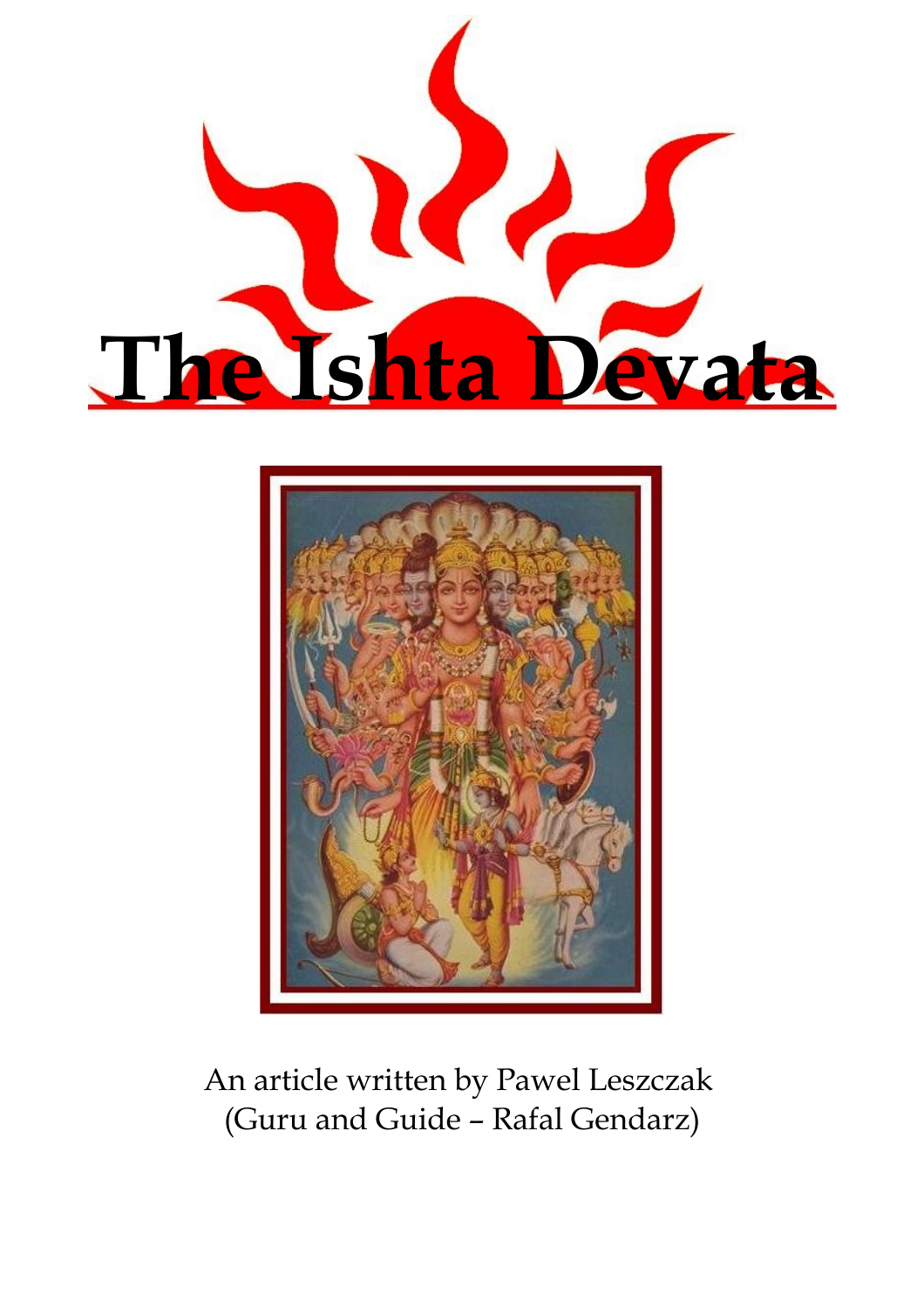*There are four main goals of human existance: dharma, artha, kama and moksha. In order to achieve them, people are advised to worship various devatas. Among all the devatas one can worship, the Ishta Devata is the foremost.*

# Defining the Ishta Devata

The term 'Ishta Devata' literally means 'the main deity'. This Deity can bless one with good passage through life. What is more, Ishta Devata is responsible for granting moksha to the native. Hence, its worship not only ensures that one's whole life is taken care of, but also makes it certain that one is moving towards liberation.

Among all the different devatas it is Vishnu, who is capable of bestowing moksha. He alone carries the sudarshana chakra and uses it specifically for that purpose. If one is hit by this astra of Lord Vishnu he achieves final emancipation as sudarshana chakra has the power to separate one's atma from the mana. For these reasons the worship of an appropriate Vishnu Avatara as one's Ishta Devata is generally recommended.

However, it has to be borne in mind that one's Ishta Devata may not necessarily be Vishnu. The achievement of perfection is also possible for those who are worshipping other Deities, like Shiva or Durga Devi. Still, in such situations, moksha is granted by the via medium of Sri Vishnu and His sudarshana chakra, as it is Vishnu alone, who takes on the task of giving moksha.

The enmity between Sri Rama and Ravana depicted in the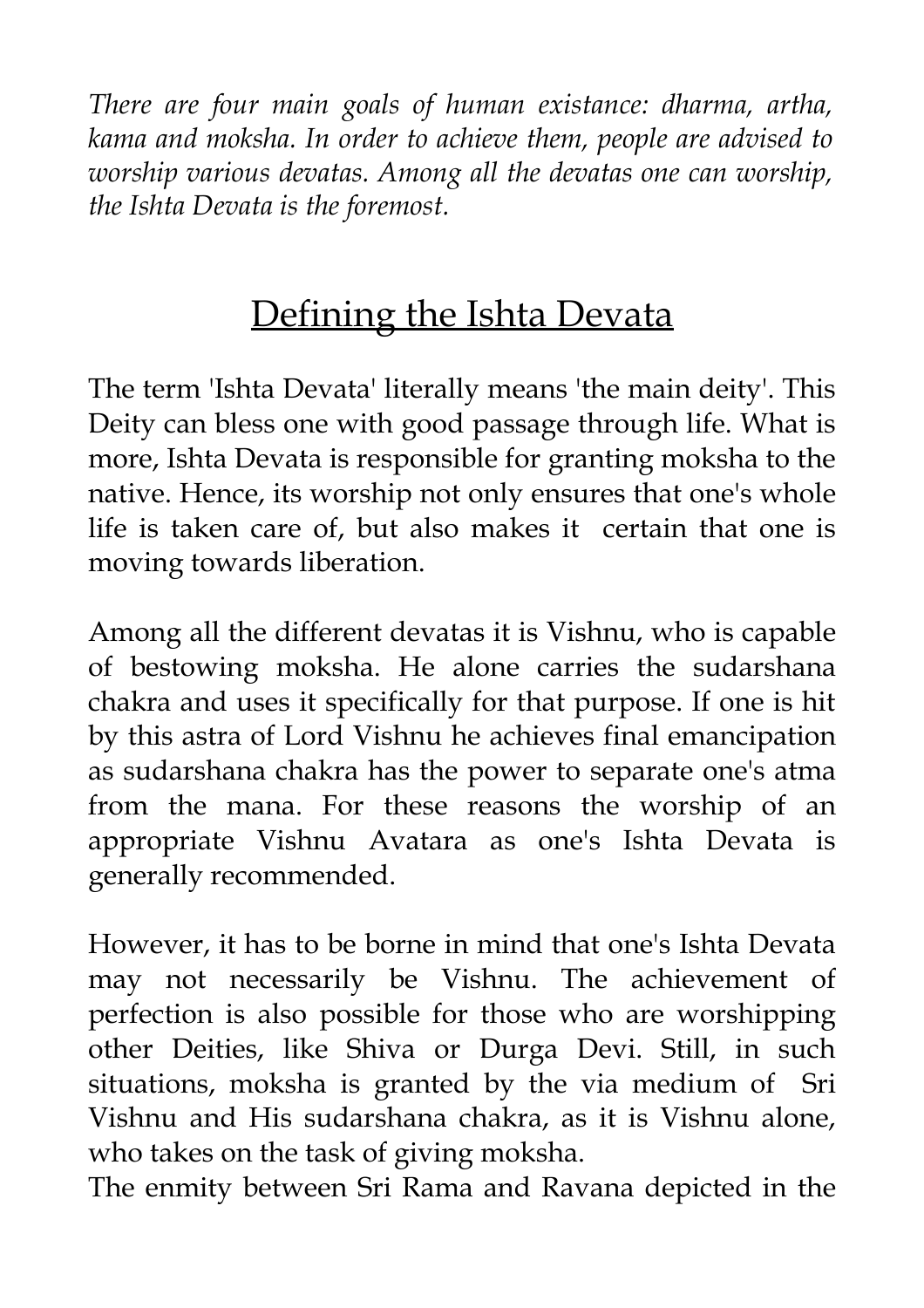Ramayana clearly illustrates this point. It is a well-known fact that Ravana was a great devotee of Lord Shiva. He was blessed by the Lord and no weapon used by Sri Ramachandra could kill him. This was so, because Lord Shiva wanted to grant His devotee mukti. Ravana died only when Lord Rama threw His chakra and in this way granted him liberation.

Therefore both statements made in Shastras are right: that only Vishnu is the giver of moksha and that the other Devatas (like Lord Shiva or Devi) are also capable of blessing their devotees with mukti.

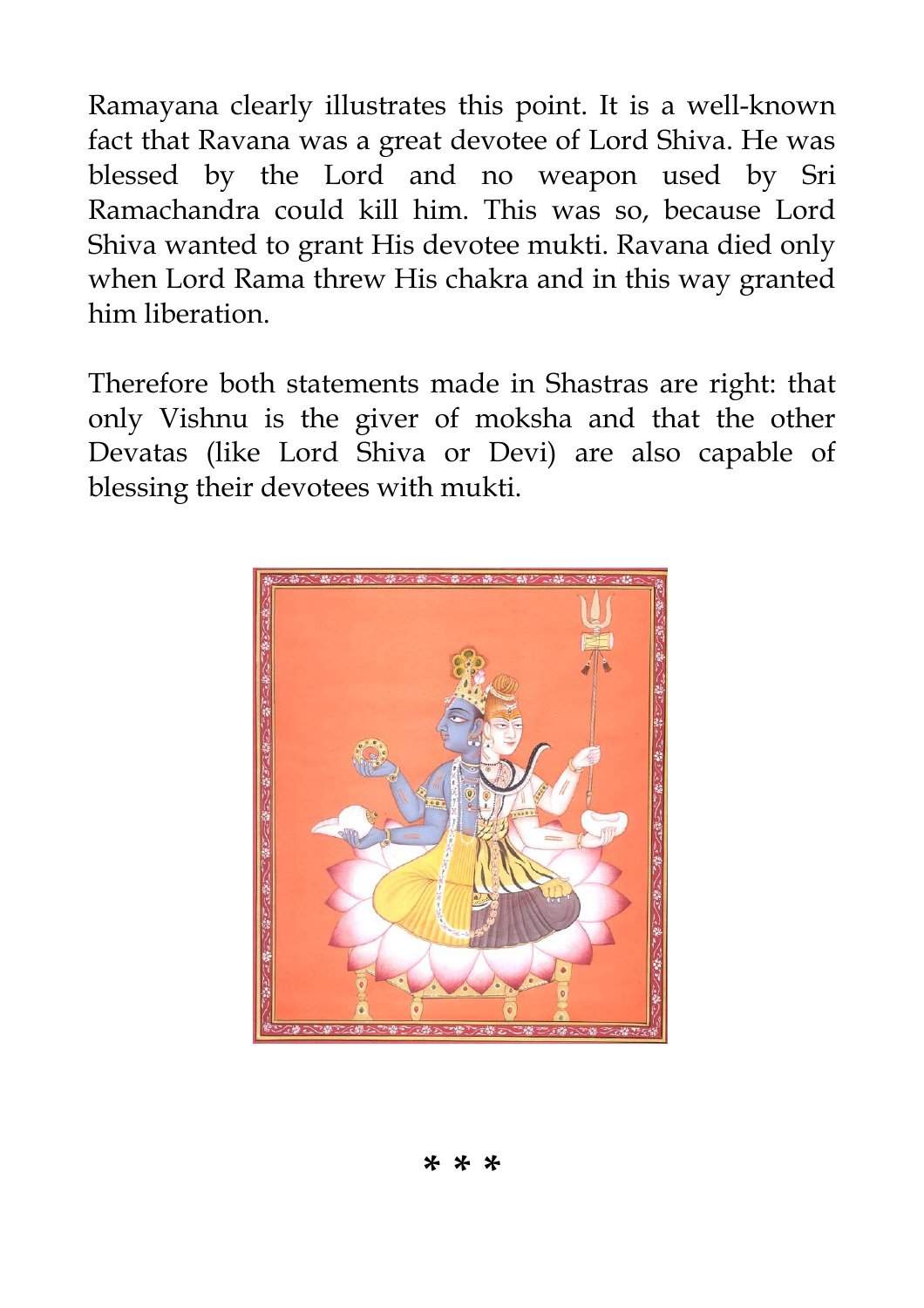# The form of Ishta Devata and its worship

Lord Vishnu appears in this world through different grahas and those grahas indicate the appropriate Avatara that should be worshipped as one's Ishta Devata. The list of those various incarnations and planets associated with them is given in the Brihat Parashara Hora Shastra, chapter 2, verses 5-7:

*''From Surya the avatara of Rama, from Chandra that of Krishna, from Mangal that of Narasimha, from Buddha that of Lord Buddha, from Guru that of Vamana, from Shukra that of Parashurama, from Shani that of Kurma, from Rahu that of Varaha and from Ketu that of Meena occurred. All other incarnations (than these) are also through the grahas (...)''*

As far as the worship of other Devatas is concerned, the list of those Deities and their corresponding planets was given by Parashara Muni in his Brihat Parashara Hora Shastra in the chapter on Karakamsa. It was also presented by Jaimini Maharishi in his Upadesha Sutras (1.2.72–79): Surya indicates Lord Shiva, Chandra indicates Gouri, Shukra indicates Lakshmi, Mangal indicates Skanda, Buddha and Shani both indicate Lord Vishnu, Guru indicates Samba Shiva, Rahu indicates Tamasi or Durga and Ketu indicates Lord Ganesha.

Everyone is eligible for the worship of one's Ishta Devata and everyone at least should know their Ishta Devata. The process of worship is simple and is based on the chanting of the dvadakshari mantra for the appropriate Deity. Although this chanting alone is very powerful, an ideal situation is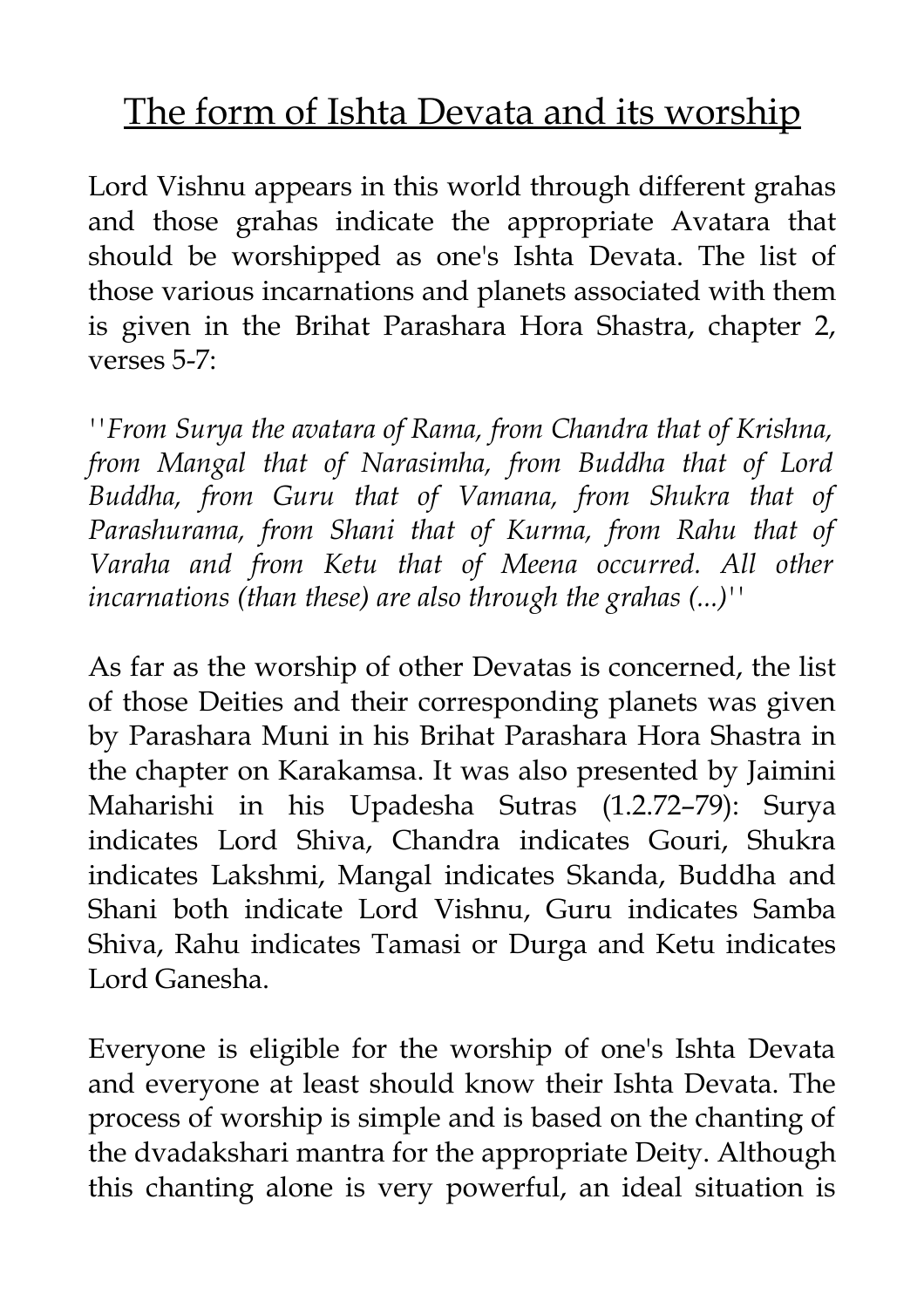when one also performs panca upachara puja to one's Ishta Devata.

The term 'dvadakshari mantra' means 'the twelve syllable mantra'. An examplary dvadakshari mantra for Lord Vishnu as Ishta Devata is given by the Parashara Muni in his Vishnu Purana. The ugra madhusudana mantra given there by the sage is as follows: *om namo bhagavate vasudevaya*.

Parashara Muni advises people to chant it and says that with this mantra we ask Lord Vishnu to pick up His sudarshana chakra and liberate us. The mantra bhoga of this particular mantra is mukti. Therefore it should be done for one's Ishta Devata with the purpose of making progress towards final emancipation.

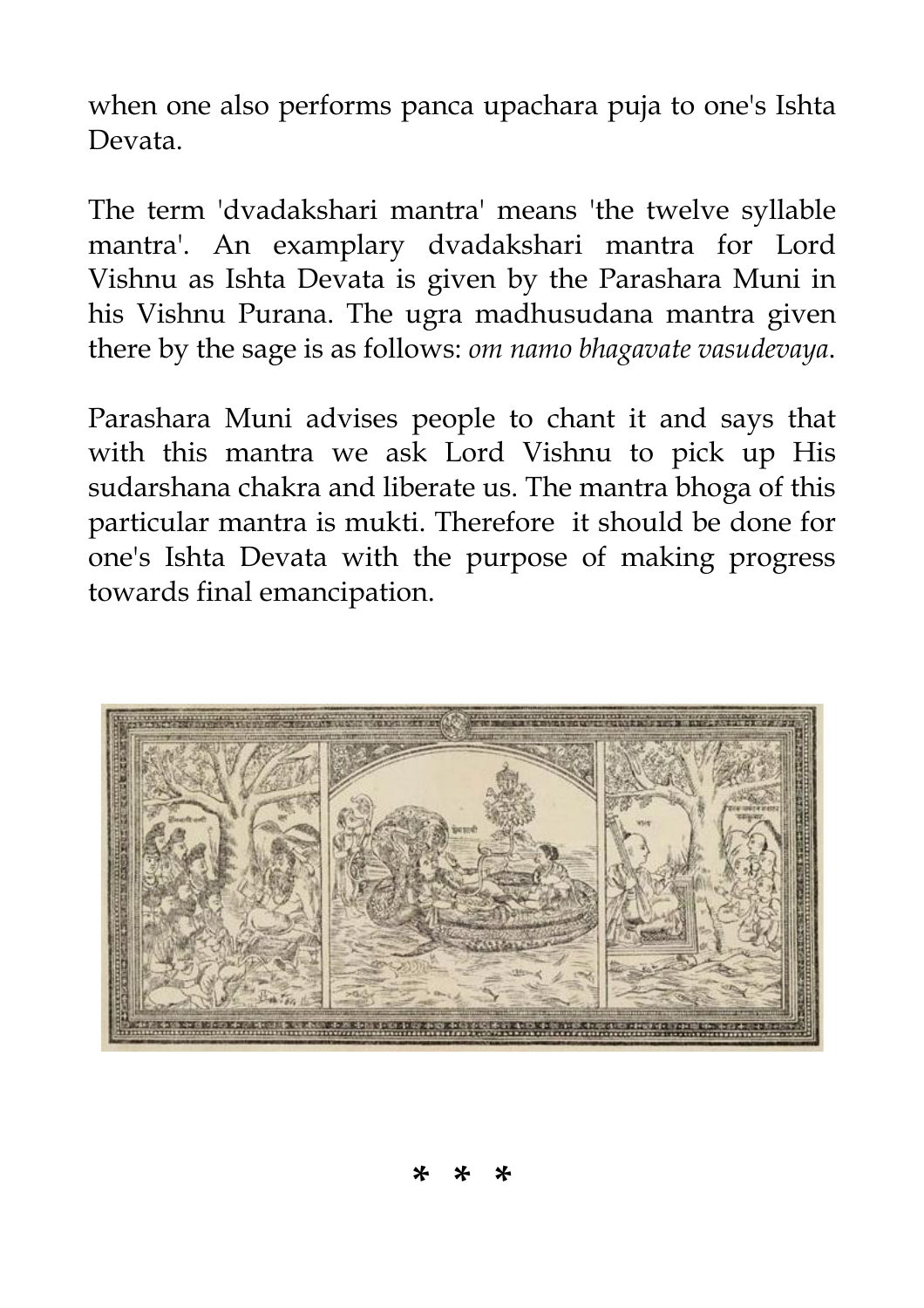# The Avataras of Lord Vishnu



Each Vishnu Avatar is worshipped with a different dvadakshari mantra. Herein I have presented each of these incarnations with a short description and the suggested mantra. One should know that there are often more than one dvadakshari mantra for a particular Vishnu Avatar. As some of them are not in line with the tradition and parampara it is advised to refer to authorities while choosing an appropriate one.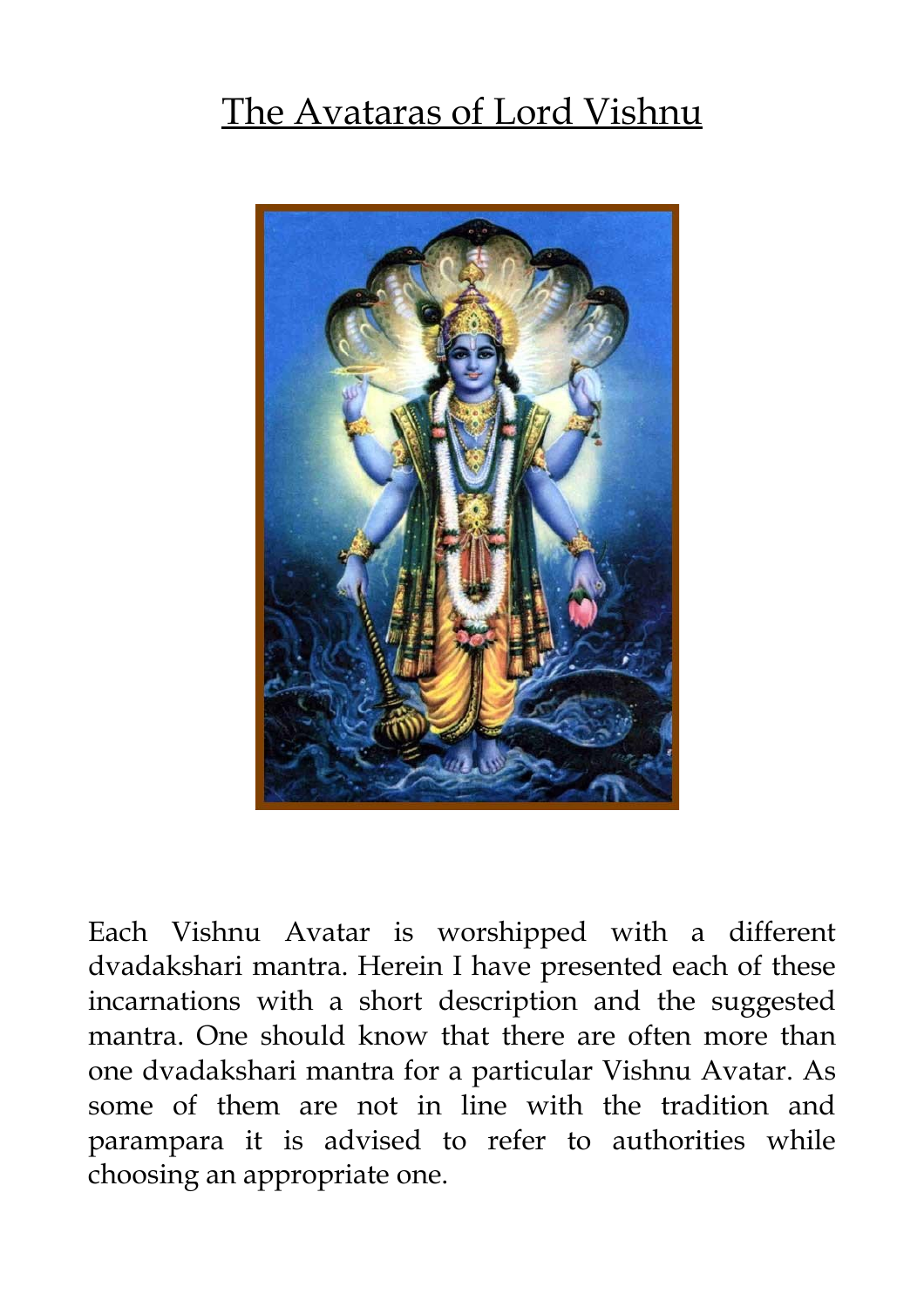## Sri Ramachandra

Lord Rama has appeared in the dynasty of Maharaja Khatvanga as the son of Maharaja Dasharatha. He broke the Hara-dhanu, married Sitadevi and defeated Ravana. Later on the Lord became the king of Ayodhya. His glories and pastimes are depicted in the famous Ramayana. The mantra that should be chanted for Sri Ramachandra Ishta Devata is:

#### **OM NAMO BHAGAVATE RAMACHANDRAYA**

## Sri Krishna

Lord Krishna appeared in the dynasty of Yadu as the son of Vasudeva and Devaki. He has performed numerous pastimes during His presence in this world. He appeared on the plea of Lord Brahma, Lord Shiva, mother Earth and the demigods in order to defeat the demons and help mother Earth and Her inhabitants. Sri Krishna is the speaker of the famous Bhagavad Gita. The mantra that should be chanted for Sri Krishna Ishta Devata is:

#### **OM NAMO BHAGAVATE VASUDEVAYA**

#### Sri Narasimha Avatara

Lord Vishnu appeared in the form of Sri Narasimha in order to save His devotee Prahlada Maharaja. Sri Prahlad was a great devotee of Lord Vishnu and the son of a demon named Hiranyakashipu. Lord Narasimha appeared from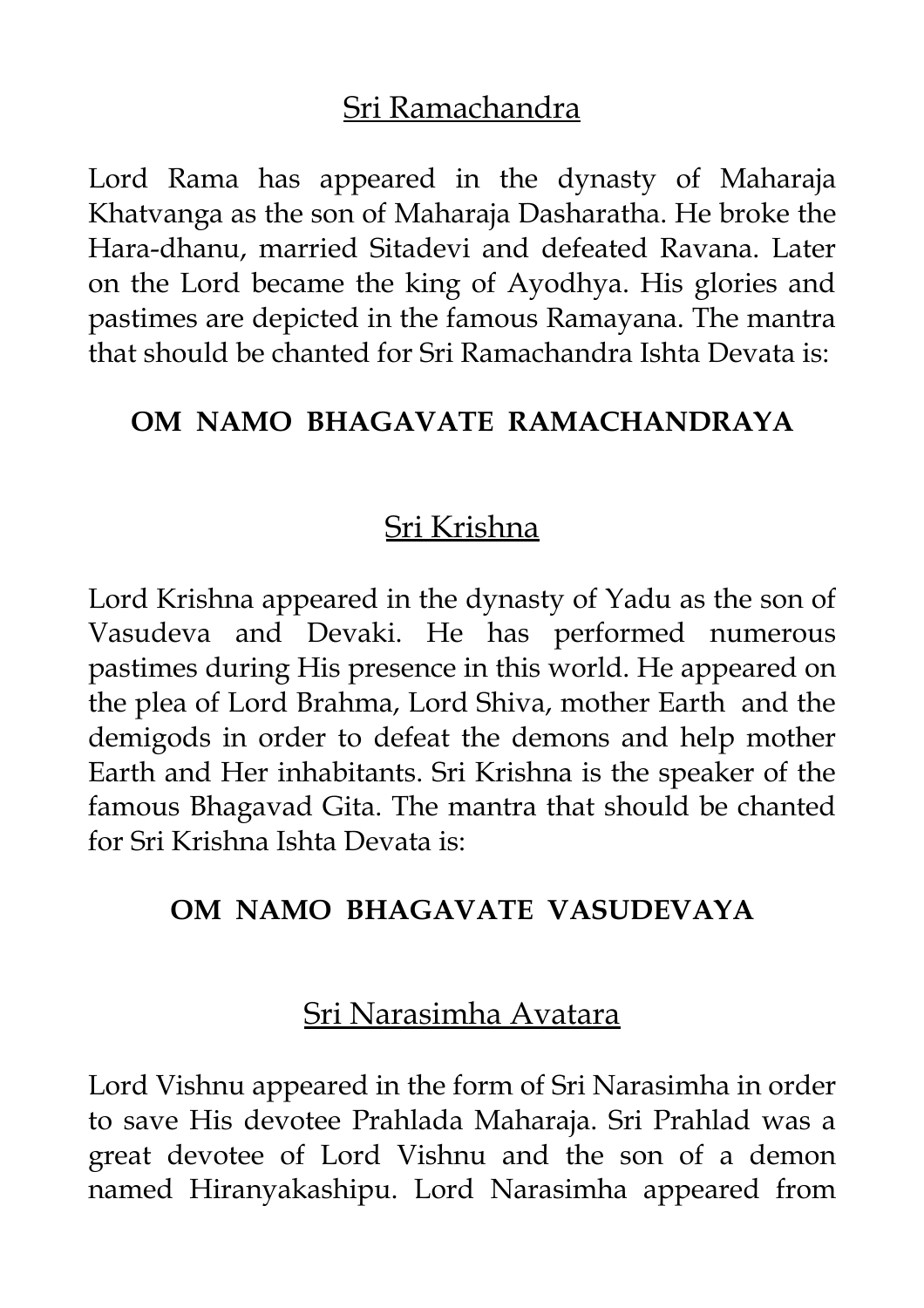the pillar in order to save him and kill Hiranyakashipu. The mantra that should be chanted for Narasimha Ishta Devata is:

#### **OM NAMO BHAGAVATE NARASIMHAYA**

# Sri Buddha

Lord Buddha appeared in this world because people were performing sinful deeds on the strength of Vedic authority. That is why He has rejected the Vedas and preached buddhist philosophy, teaching people the basic dharmic principles. However, because He has rejected the Vedas He is not accpeted as a worshipable incarnation. That is why, since the Buddha graha also signifies Vishnu, it is recommended to worship Lord Vishnu directly, instead of Lord Buddha. The mantra that should be chanted for Lord Vishnu Ishta Devata is:

#### **OM NAMO BHAGAVATE VASUDEVAYA**

## Sri Vamanadeva

Lord Vamana appeared in this world as the son of Kashyapa Muni and Aditi. He took the form of a brahmachari dwarf. Lord Vamana appeared on the sacrificial arena of Bali Maharaja and asked him for a threesteps-long area of his land as a donation. Maharaja agreed and Sri Vamanadeva took the entire universe with his two steps. He made the third step by putting His foot on Bali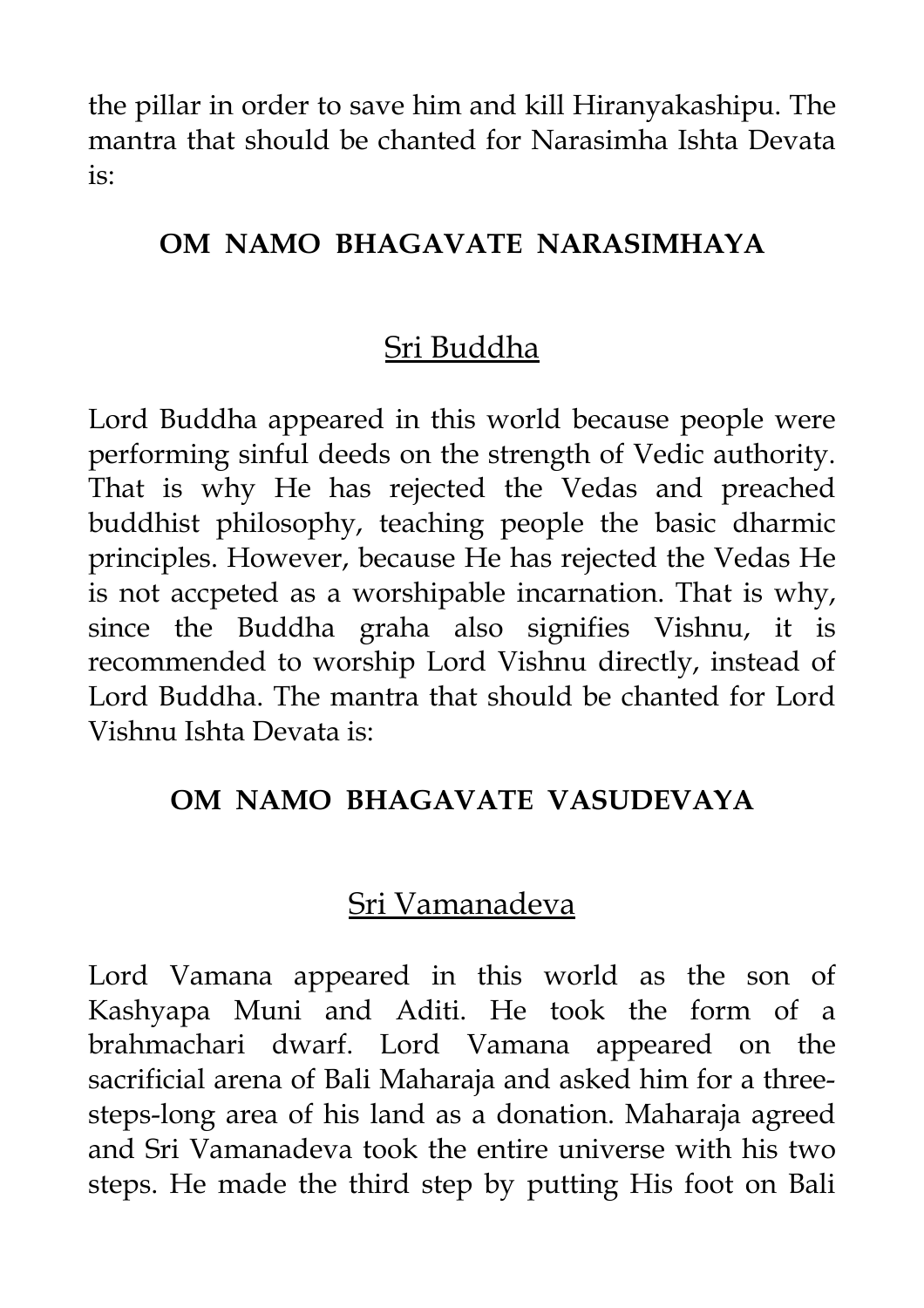Maharaja's head. The mantra that should be chanted for Sri Vamanadeva Ishta Devata is:

### **OM NAMO BHAGAVATE TRIVIKRAMAYA**

## Sri Parashurama

Rcika Muni and Satyavati devi had a son named Jamadagni. The son of Jamadagni was Parashurama. Once King Kartaviryarjuna has stolen Jamadagni his kamadhenu. He was therefore killed by Parashurama, who later on has slaughtered the dynasty of demoniac kshatriyas twenty one times . It is not recommended by the parampara to use the name 'Parashurama' directly in the dvadakshari mantra, hence the recommended mantra is:

#### **OM NAMO BHAGAVATE HRISHIKESHAYA**

# Sri Kurma Avatara

Lord Vishnu has incarnated as a tortoise in order to become a base for the Mandara Mountain, which was used by the suras and the asuras for the churning of the ocean of milk. This took place because both parties desired the amrita. The mantra that should be chanted for the Kurma Avatara Ishta Devata is:

## **OM NAMO BHAGAVATE AKUPARAYA**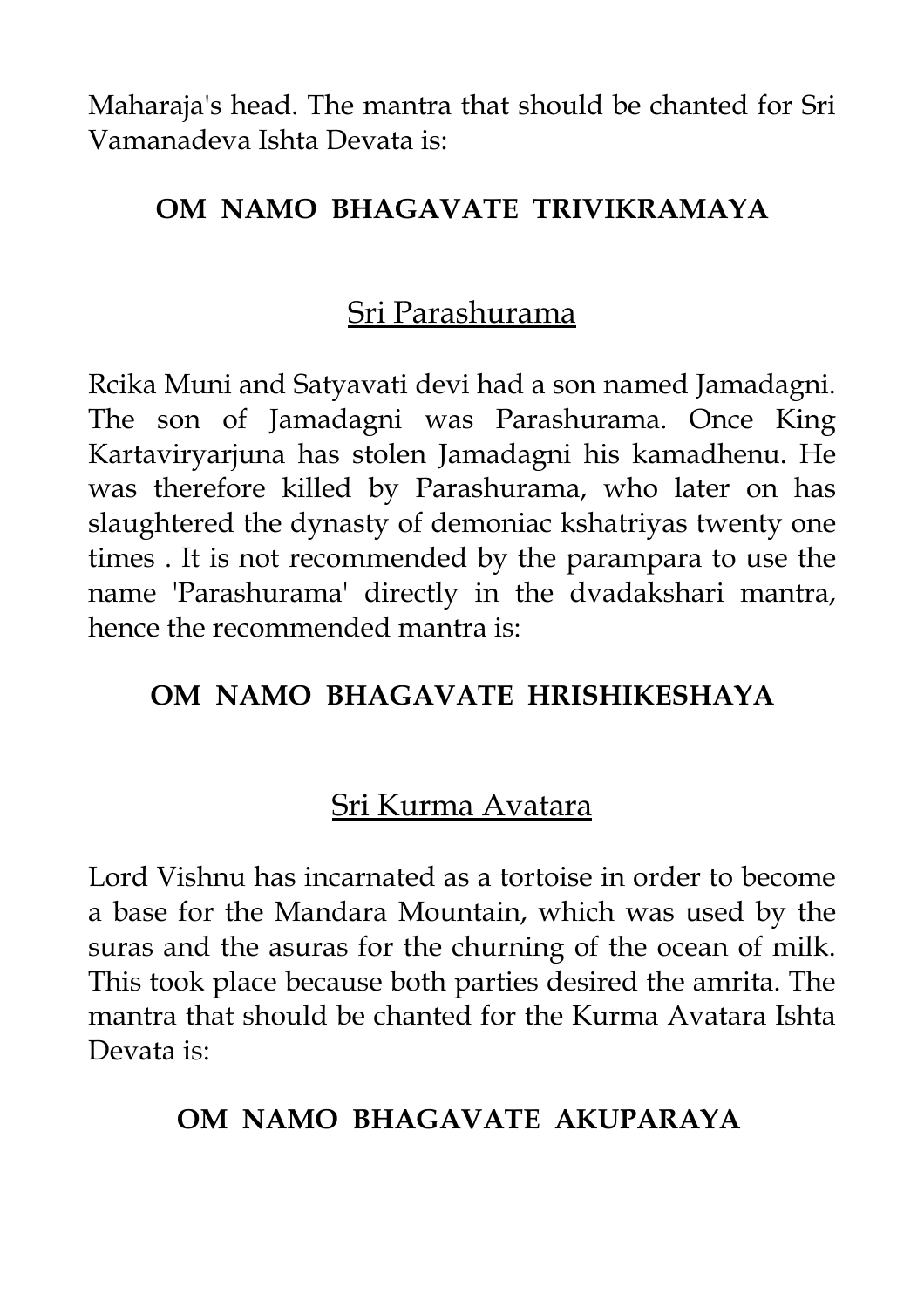## Sri Varahadeva

Lord Vishnu has took the form of a boar to save the Earth that has drowned in the water of the Garbhodaka ocean. This happened due to a demon named Hiranyaksha. The Lord has not only saved the Earth, but also killed the demon. The mantra that should be chanted for Sri Varaha Ishta Devata is:

#### **OM NAMO BHAGAVATE SHRIVARAHAYA**

# Sri Matsya Avatara

At the end of the previous kalpa there was one demon who desired to steal the Vedic knowledge from Lord Brahma. For this reason, at the begining of the era of Svayambhuva Manu, Lord Vishnu has incarnated in the form of a fish and saved the Vedas. During the era of Cakshusa Manu the Lord has appeared as a fish for the second time. He appered to save the great and pious ruler Satyavrata. Later on Satyavrata took birth as a son of the Sun god, and became a Manu. The mantra that should be chanted for Matsya Ishta Devata is:

#### **OM NAMO BHAGAVATE MAHAMATSYAYA**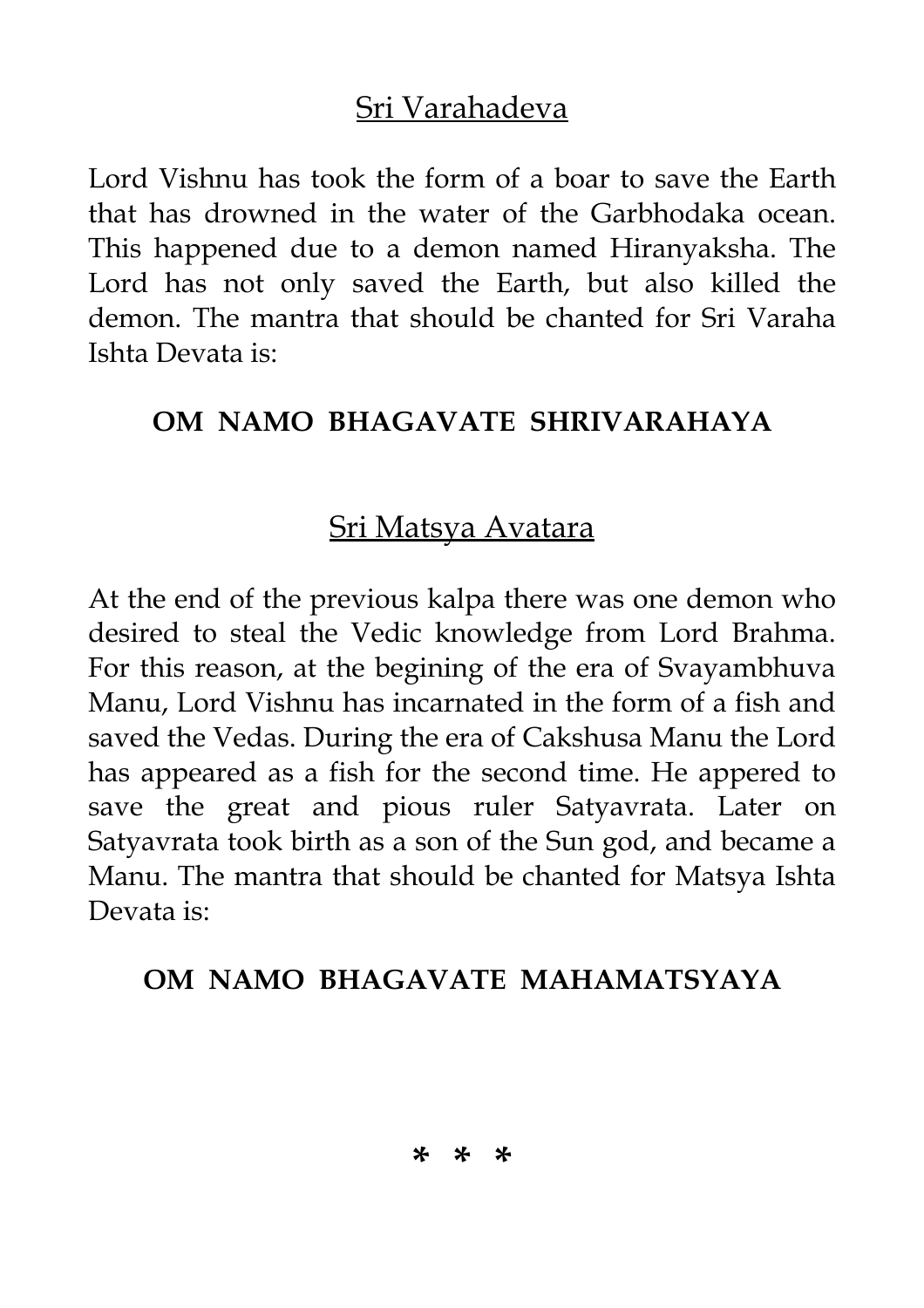# How to find Ishta Devata in a chart

The key role in revealing one's Ishta Devata plays the Atma Karaka. Atma Karaka is the planet that has the highest longitude. To find one's Ishta Devata we have to look at the Atma Karaka in Navamsa, since the Navamsa shows blessings of God onto the native and the way in which the native communicates with God. Navamsa is also known as the dharma-amsa, since it is the  $9<sup>th</sup>$  division (ninth house signifies dharma). Therefore we should look for Ishta Devata in this Varga.

Atma Karaka in Navamsa is called the karakamsa. The twelfth house from Lagna shows that what releases one from the bonds of this world. The twelfth house from the karakamsa is called the jivanmuktamsa. This is the house signifying the emancipation of the soul and we have to examine this house in order to find one's Ishta Devata. If there is a graha in the jivanmuktamsa, it signifies the Devata. If there are more grahas than one, we choose the strongest. If there is no graha in the jivanmuktamsa, we take its Lord.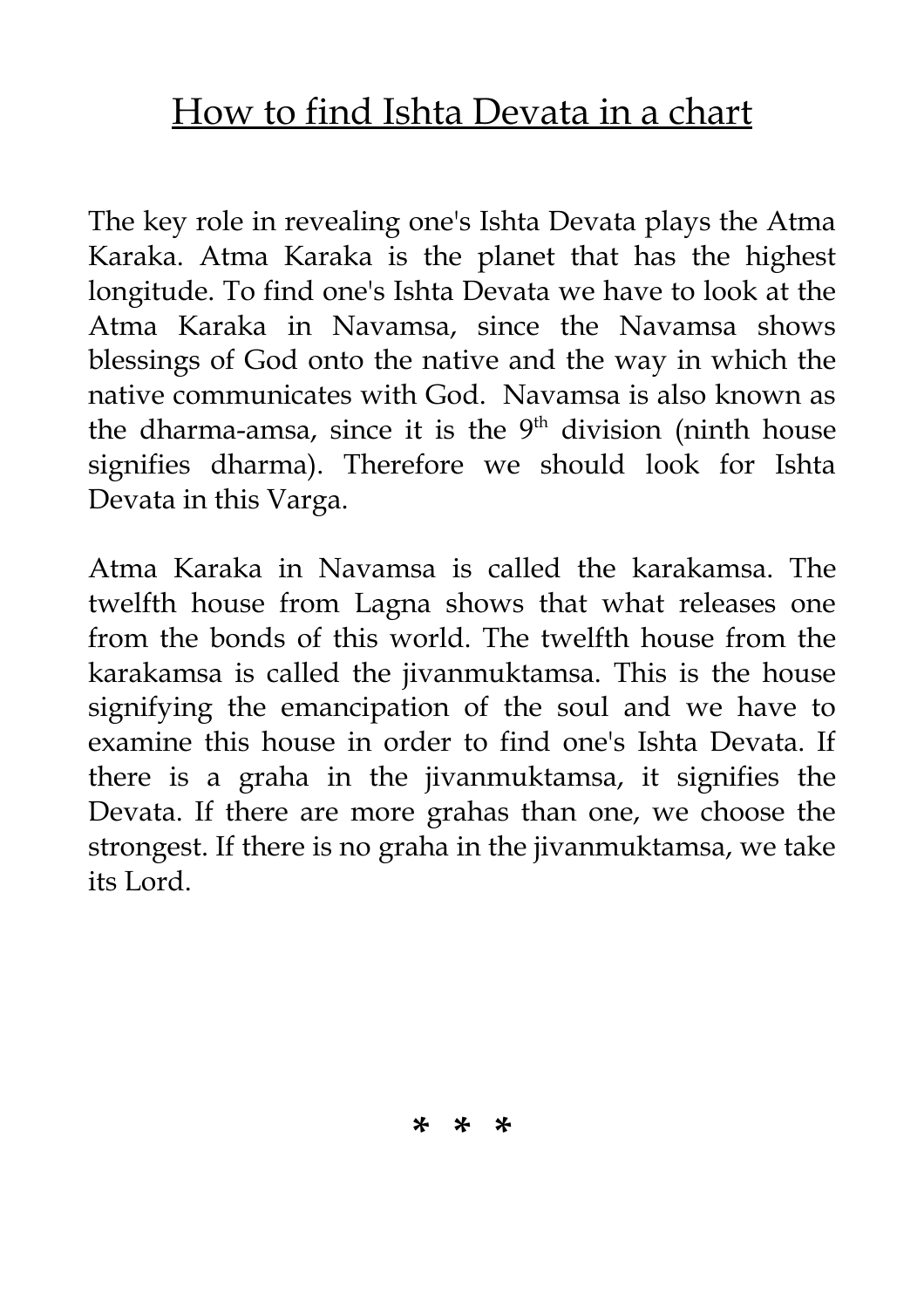# **Examples**

| Sy                                    |                | Gk      | HL        |    | Ke            |     |
|---------------------------------------|----------------|---------|-----------|----|---------------|-----|
|                                       | A11            | A6      |           | A3 |               |     |
|                                       |                |         |           |    | ļΡP<br>GL     | Md  |
|                                       |                | Navamsa |           |    |               | A4  |
| Ma<br>Lg                              | Sa             | $D-9$   |           |    | Ch            |     |
| $\textcolor{red}{\textsf{ISL}}$<br>A9 | A5             |         |           |    | $\mathsf{UL}$ | A10 |
| Ra                                    |                | (Bu)    | AL.<br>Gu |    | Sk            |     |
|                                       | A <sub>2</sub> |         |           | A8 |               | A7  |

Chart 1

This is a chart of a devotee of Krishna. The Karakamsa of this person (Shukra) is debilitated in Kanya. The twelfth from the Karakamsa (jivanmuktamsa) is Simha Rasi, with Chandra placed in it. This suggests Sri Krishna as Ishta Devata. This person has been worshipping Sri Krishna for many years. She was also given the dvadakshari mantra 'om namo bhagavate vasudevaya'.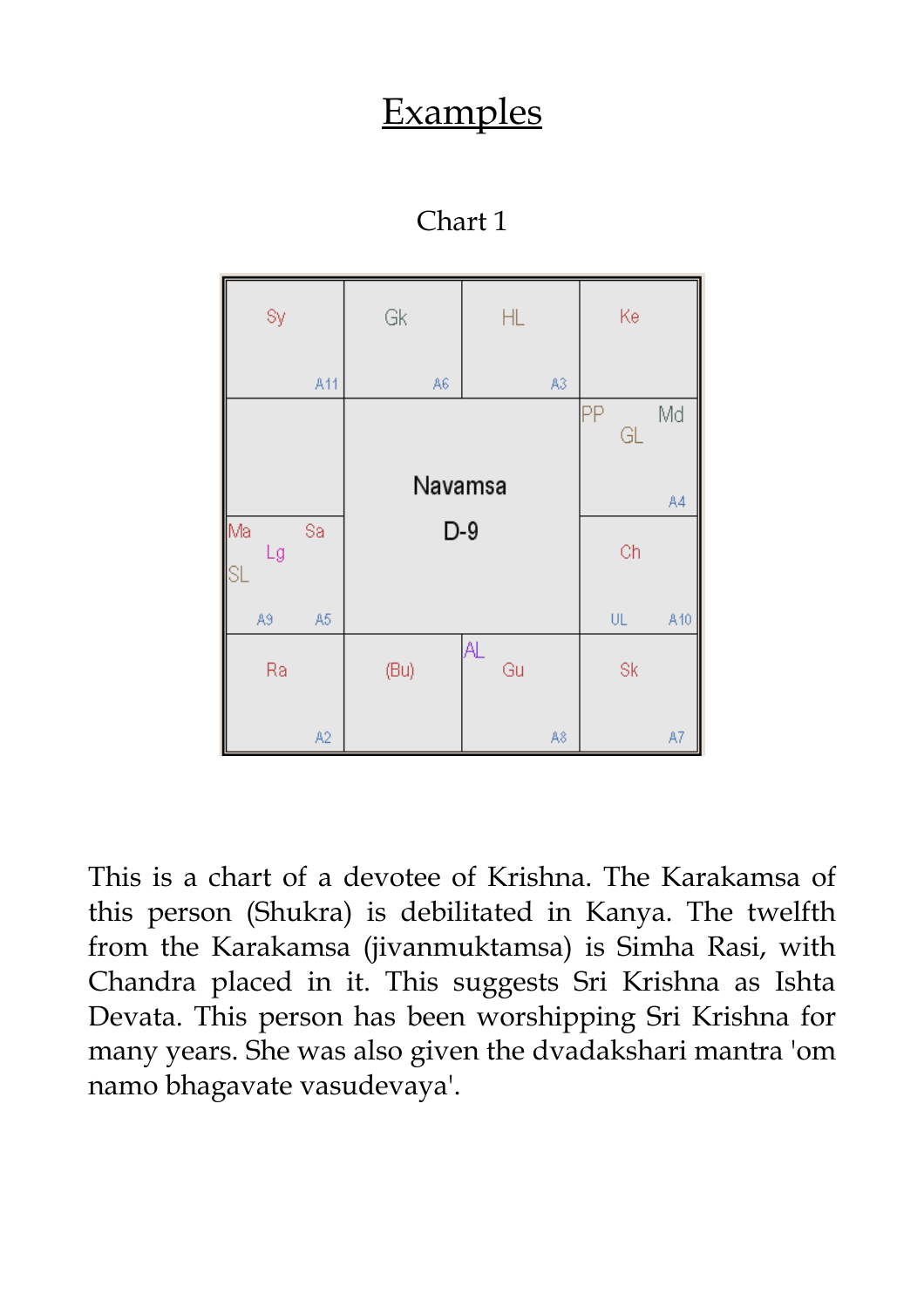Chart 2

|           | Ke |    | Md             | ΡP<br>GL |    |      |     |     |
|-----------|----|----|----------------|----------|----|------|-----|-----|
|           |    | UL | A <sub>2</sub> |          |    |      | A10 | A8  |
|           |    |    |                |          |    |      | Ma  |     |
|           |    |    |                | Navamsa  |    |      |     |     |
| <b>Sy</b> | Lg | Gk | $D-9$          |          |    | (Sk) | Bu  |     |
|           |    |    |                |          |    |      |     | A5  |
|           |    |    | Sa             | Ch       |    | Ra   | Gu  | AL. |
|           |    | A3 |                | A7       | A6 |      |     |     |

The Atma Karaka of this person is Surya. It is placed in Navamsa Lagna. The jivanmuktamsa is Dhanus, with no grahas in it. The Lord of Dhanus is Guru and we find Guru in trikona to both, Karakamsa and Lagnamsa. As Surya suggests Lord Shiva and Guru suggests SadaaShiva this person has attraction to Lord Shiva and performs panca upachara puja to the Shivalingam daily. He also chants Lingashtakam and does sadhanas to various Shiva mantras.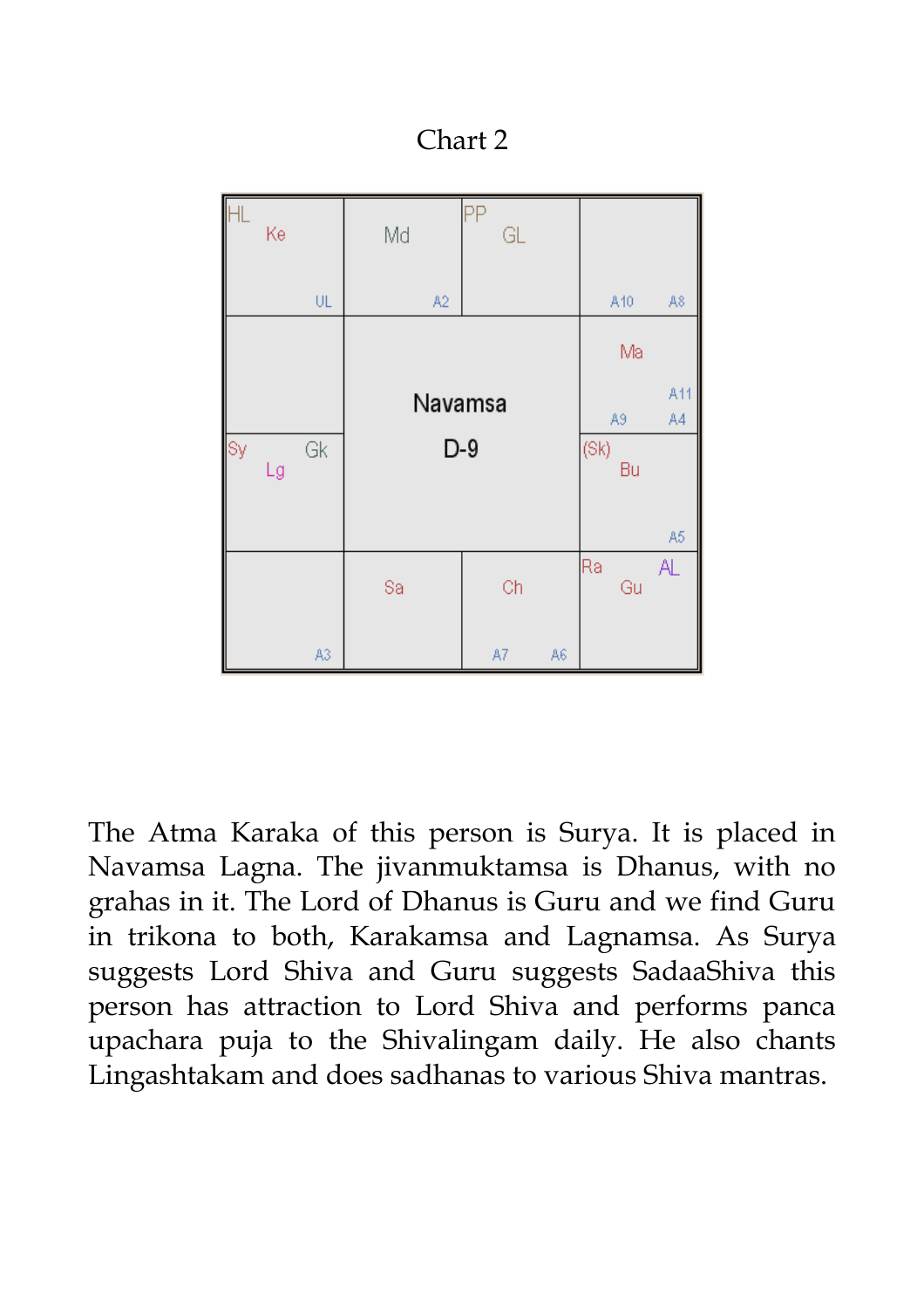Chart 3

|           | Ma |    | Ra |                | HL         |    |          |     |
|-----------|----|----|----|----------------|------------|----|----------|-----|
|           |    | A6 | A9 | A <sub>2</sub> |            |    |          | A3  |
| <b>AL</b> | GL |    |    |                |            |    | Gu       |     |
|           |    | A5 |    | Navamsa        |            |    | A11      | A10 |
|           | Md |    |    | $D-9$          |            |    | Bu       |     |
|           |    |    |    |                |            |    |          |     |
| Sy        | Lg | SL |    |                | (Sa)<br>Sk | Ke | PP<br>Ch | Gk  |
|           |    |    | A8 | A4             |            | A7 |          | UL  |

This is a chart of an astrologer. Her Karakamsa is Rahu, placed in Mesha. In the thwelfth house from it there is Mangal, indicating Sri Narasimha Bhagavan as Ishta Devata. This person has tried many mantras, but she always says that whenever she chants a Narasimha prayer or mantra she experiences that kind of potency she really can't experience in other mantras.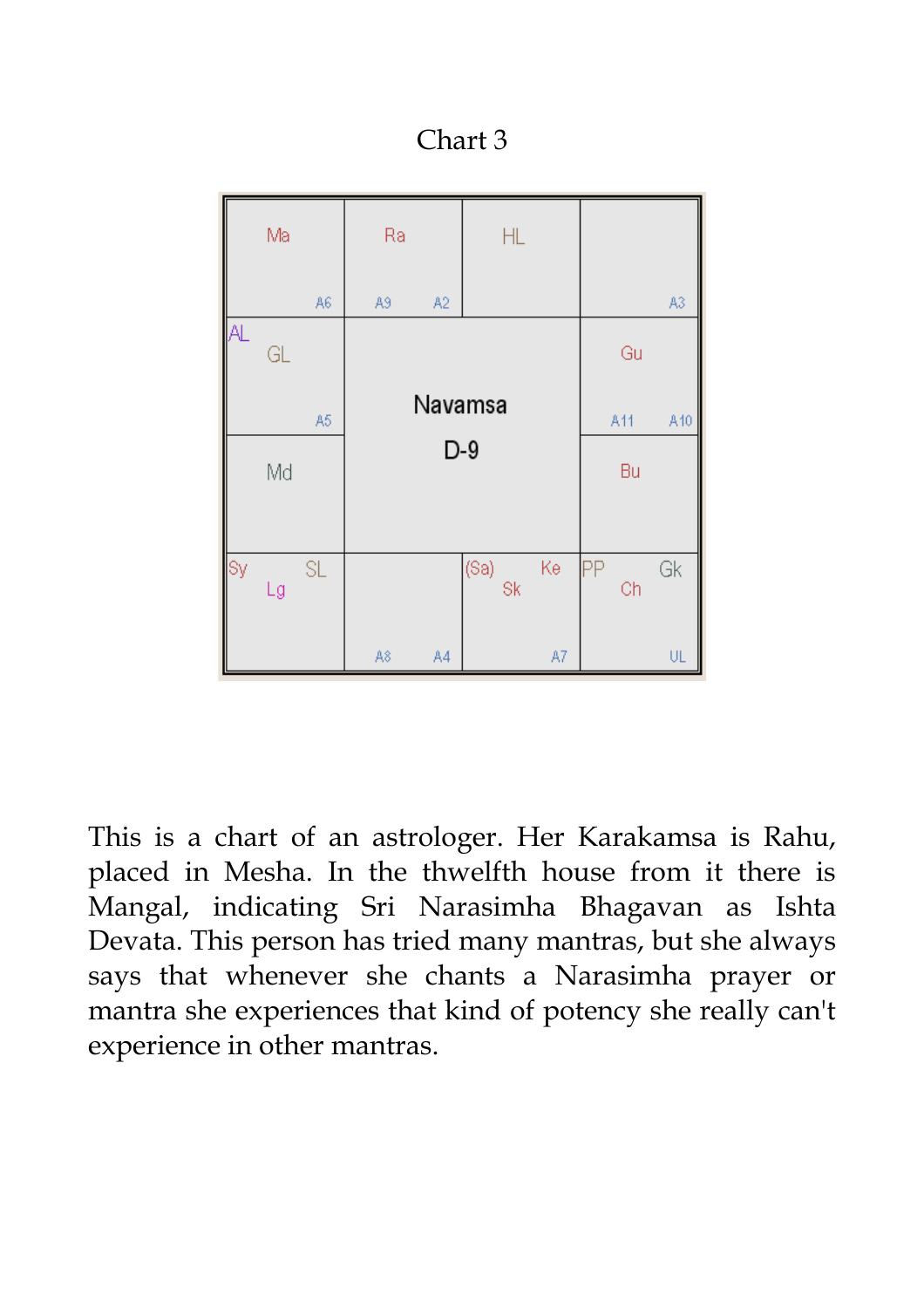Chart 4

| Ke<br>IA  | (Bu) | GL  | (Sk) | Lg      |     |    |    |                |
|-----------|------|-----|------|---------|-----|----|----|----------------|
|           |      | A8  |      |         | A4  |    |    | A5             |
|           | Ch   |     |      |         |     |    |    |                |
|           |      |     |      | Navamsa |     |    |    | A6             |
|           | PP   |     |      | $D-9$   |     | Gk | Sy |                |
|           |      | A7  |      |         |     |    |    | ŪL             |
| <b>Sa</b> | Ma   |     | HL   | Md      |     | Ra | Gu |                |
|           |      | A11 | A9   |         | A10 |    | A3 | A <sub>2</sub> |

Here we can see that the Atma Karaka of this person, Mangal, is placed in Dhanus in the Navamsa. This would suggest Sri Narasimha Bhagavan as her Ishta Devata, since Vrischika is the jivanmuktamsa. However, according to the parampara, when the jivanmuktamsa is lorded by the Atma Karaka we either have to take the other lord of this house (Vrschika or Kumbha) or take a graha that is in the trikona to Karakamsa. Here Ketu, the other lord of Vrschika, is strong in Meena Rasi. Therefore this suggests either Sri Mahaganapati or Matsya Avatara.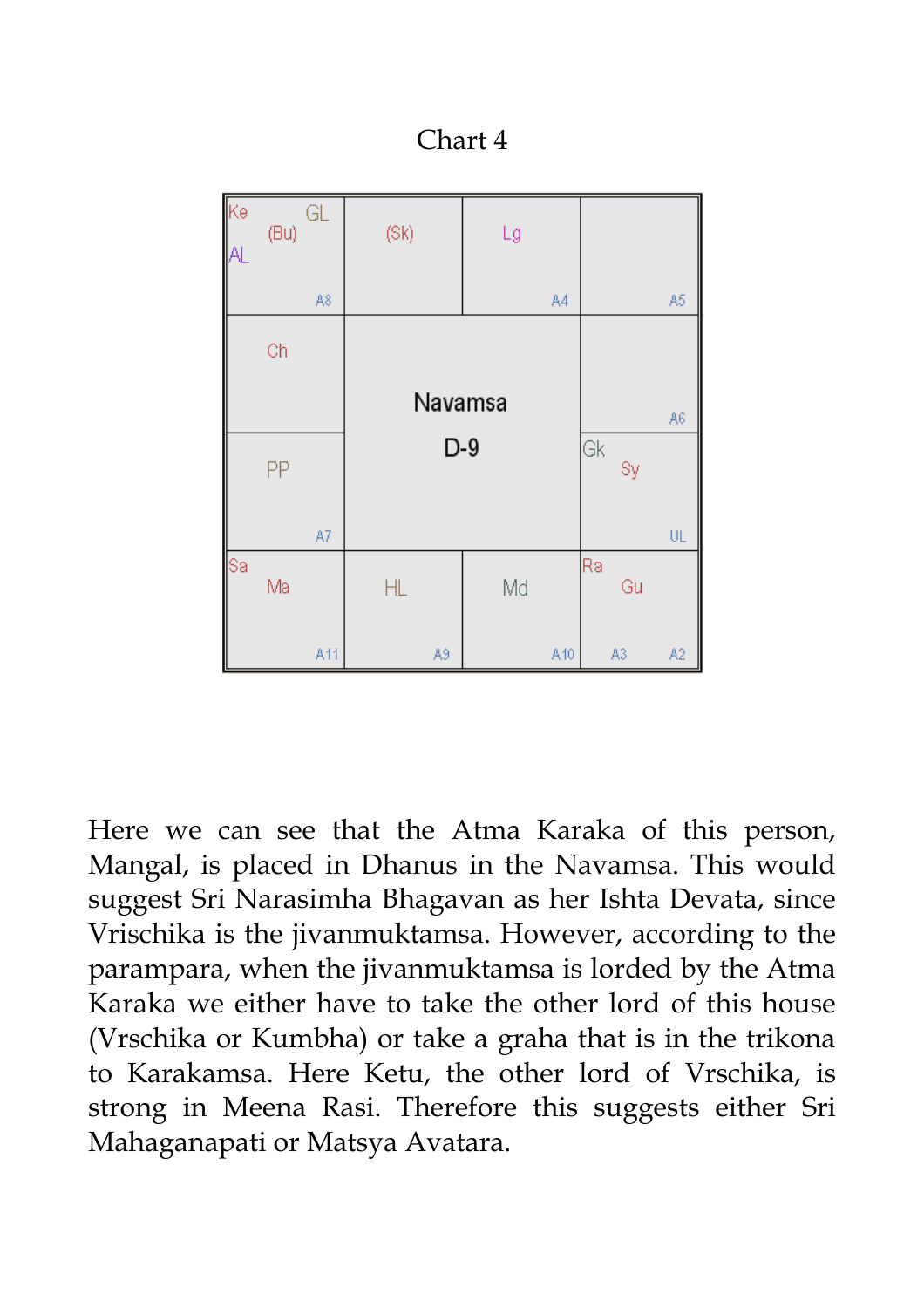Chart 5

|    | Lg   |    | Sy       |         | Md<br>Sk |    | HL | Ke |                |
|----|------|----|----------|---------|----------|----|----|----|----------------|
|    |      |    | A10      | A4      |          |    |    |    | A <sub>2</sub> |
| Gu | Ch   |    |          |         |          |    |    |    |                |
|    |      | A3 |          | Navamsa |          |    |    |    |                |
|    | AL.  |    |          | $D-9$   |          |    |    | GL |                |
|    | A9   | A7 |          |         |          |    |    |    |                |
| Ra | (Sa) | Gk | Bu<br>Ma |         |          |    |    | PP |                |
|    | A8   | A6 |          | A11     |          | UL |    |    | A5             |

In this chart we can see that the Karakamsa Shani is in Dhanus. The jivanmuktamsa is Vrischika with Mangal and Buddha in it. Buddha suggests Sri Vishnu and Mangal, being stronger, suggests the form of Sri Vishnu – Narasimhadeva. This is person is a pious bhakta of Lord Vishnu, and he particularily has attraction for Lord Narasimha.